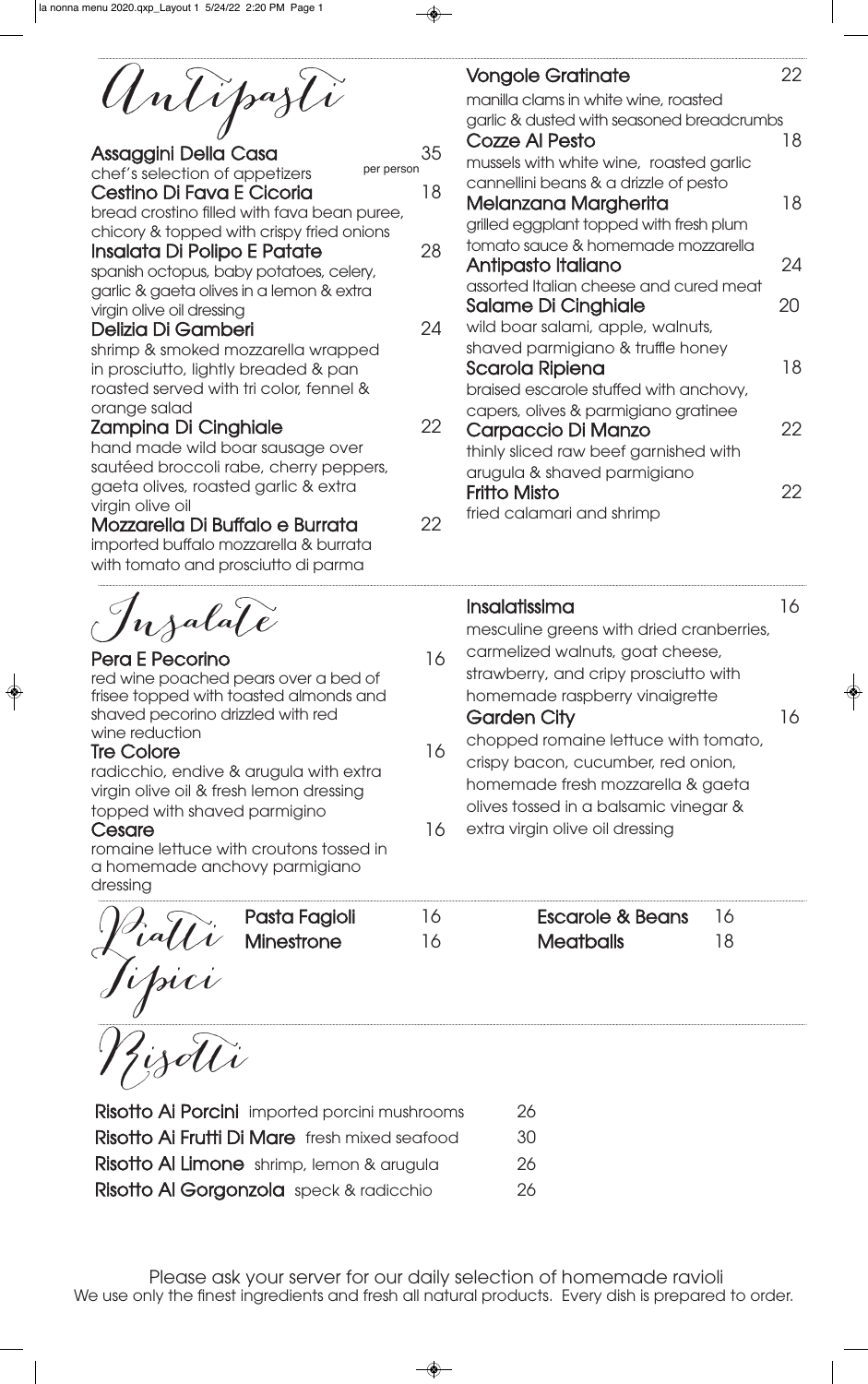Primi Piatti

| Gnocchi Di Alberobello<br>homemade olive gnocchi with cherry<br>tomatoes, roasted garlic, extra virgin olive | 24 |
|--------------------------------------------------------------------------------------------------------------|----|
| oil, arugula and dry shaved ricotta<br><b>Trofie Al Pesto</b>                                                | 24 |
| trofie pasta with basil pesto, potato, shrimp &<br>cherry tomato                                             |    |
| Orecchiette Al Ragu Di Coniglio                                                                              | 26 |
| orecchiette pasta in a rabbit ragu                                                                           |    |
| <b>Spaghetti Cacio Pepe</b>                                                                                  | 24 |
| spaghetti with imported cacio cheese                                                                         |    |
| & fresh crushed black peppercorns                                                                            |    |
| Cavatelli Conversanese                                                                                       | 24 |
| homemade cavatelli, sautéed with carmelized<br>onion, fresh spinach & smashed fava beans                     |    |
| <b>Strascinate Pugliesi</b>                                                                                  | 24 |
| fresh leaf shaped pasta with broccoli rabe, handmade                                                         |    |
| sausage in roasted garlic and extra virgin olive oil                                                         |    |

Secondi

♦

| Croccante                                   | 31 | in a po      |
|---------------------------------------------|----|--------------|
| chicken breast lightly breaded & grilled    |    | <b>Boml</b>  |
| topped with chopped caprese salad &         |    | veal stu     |
| served over warm crispy escarole salad      |    | served       |
| Scarpariello                                | 31 |              |
| boneless chicken sautéed with handmade      |    | Carre        |
| sausage, artichoke hearts,Iemon ,rosemary   |    | austral      |
| roasted garlic in a brown sauce             |    | with br      |
| Margherita                                  | 31 | and rc       |
| breaded chicken topped with fresh plum      |    | Salm         |
| tomato sauce and melted homemade            |    | roaste       |
| fresh mozzarella                            |    | tomat        |
| Nonna                                       | 31 | <b>Bronz</b> |
| chicken breast topped with eggplant,        |    | medite       |
| fontina, and tomato gratin in a brown sauce |    | herbs s      |
| Limone                                      | 32 | parmig       |
| veal sautéed with capers, asparagus,        |    | Gam          |
| & artichokes in a lemon white wine sauce    |    | shrimp       |
| Saltimbocca                                 | 32 | garlic:      |
|                                             |    |              |

veal sautéed in white wine sage sauce topped with prosciutto & mozzarella served over spinach

Contorni

| 14 |           |
|----|-----------|
| 14 |           |
| 14 | by Chef L |
| 14 |           |
| 14 |           |
| 14 |           |
|    |           |

| Spaghetti Al Tonno                            | 26 |
|-----------------------------------------------|----|
| spaghetti with imported tuna, anchovy,        |    |
| capers, olives, roasted garlic in a red sauce |    |
| <b>Bucatini Amatriciana</b>                   | 22 |
| bucatini in a fresh plum tomato sauce with    |    |
| imported pancetta, onions and basil           |    |
| Rigatoni Siciliana                            | 24 |
| fresh plum tomato sauce with eggplant,        |    |
| topped with marinated fresh buffalo           |    |
| mozzarella                                    |    |
| Spaghetti Alla Carbonara                      | 22 |
| made with imported pancetta, onion,           |    |
| pecorino and egg yolk                         |    |
| Linguine Alle Vongole                         | 26 |
| fresh manilla clams sautéed with garlic       |    |
| & extra virgin olive oil                      |    |
| <b>Fettucine Ai Porcini</b>                   | 26 |
| imported porcini mushrooms in a light         |    |
| cognac cream sauce                            |    |
| <b>Penne Filanti</b>                          | 24 |
| baked penne in a bolognese sauce              |    |
| with homemade fresh mozzarella &              |    |
| fontina cheese                                |    |

| Prataiola                                                                                      |     |
|------------------------------------------------------------------------------------------------|-----|
| veal sautéed with proscuitto & fresh peas                                                      |     |
| in a porcini cognac sauce                                                                      |     |
| <b>Bombette Pugliesi</b>                                                                       | :34 |
| veal stuffed with provolone, pecorino & prosciutto<br>served with fava bean purée and chickory |     |
| Carre Di Agnello                                                                               | 49  |
| australian free range lamb chops, served                                                       |     |
| with brussels sprouts and pancetta with pear                                                   |     |
| and robiola risotto                                                                            |     |
| Salmone                                                                                        | 38  |
| roasted salmon served over shrimp, cherry<br>tomatoes and pesto                                |     |
| <b>Bronzino Alle Erbe</b>                                                                      | 38  |
| mediterranean sea bass with fresh mixed                                                        |     |
| herbs served with tri color salad and shaved                                                   |     |
| parmigiano                                                                                     |     |
| Gamberi Scampi                                                                                 | 32  |
| shrimp in a lemon white wine, roasted                                                          |     |
| garlic sauce served with grilled zucchini                                                      |     |

◈

Chef Tasting

fouř course menu \$125 per person

Asparagus 14 by Chef Lino using imported Italian ingredients and seasonal local products. Experience the pleasure of a wide variety of tastes created

> Appetizers - Hot/Cold Pasta Main Course **Dessert**

\*Available nightly at Chef's discretion. Participation by the entire table is required.

 $\overline{\bullet}$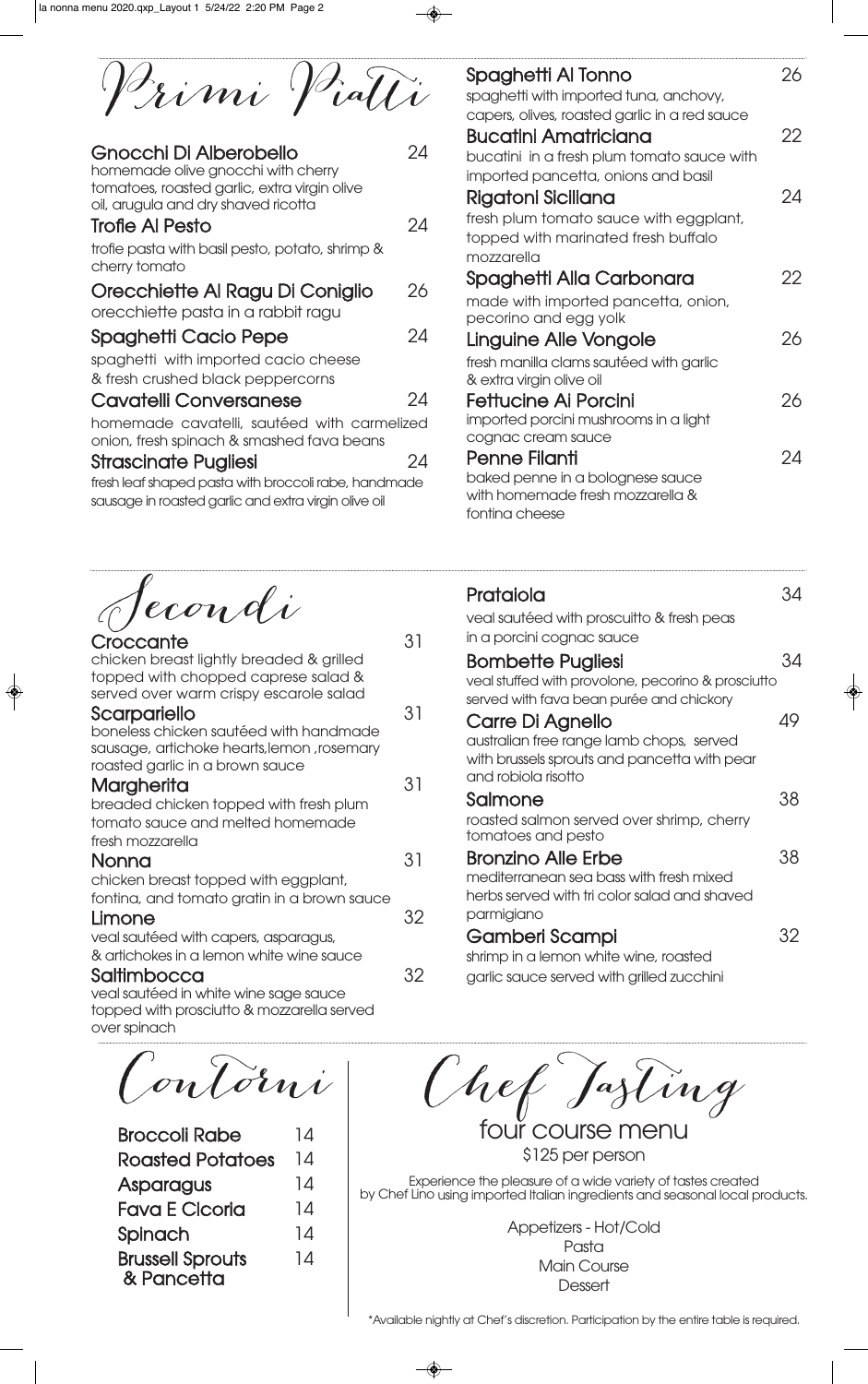$\begin{picture}(120,15) \put(0,0){\line(1,0){155}} \put(15,0){\line(1,0){155}} \put(15,0){\line(1,0){155}} \put(15,0){\line(1,0){155}} \put(15,0){\line(1,0){155}} \put(15,0){\line(1,0){155}} \put(15,0){\line(1,0){155}} \put(15,0){\line(1,0){155}} \put(15,0){\line(1,0){155}} \put(15,0){\line(1,0){155}} \put(15,0){\line(1,0){155}}$ 

 $\begin{picture}(20,5) \put(0,0){\line(1,0){10}} \put(15,0){\line(1,0){10}} \put(15,0){\line(1,0){10}} \put(15,0){\line(1,0){10}} \put(15,0){\line(1,0){10}} \put(15,0){\line(1,0){10}} \put(15,0){\line(1,0){10}} \put(15,0){\line(1,0){10}} \put(15,0){\line(1,0){10}} \put(15,0){\line(1,0){10}} \put(15,0){\line(1,0){10}} \put(15,0){\line(1,$ 

 $\begin{picture}(20,20) \put(0,0){\line(1,0){10}} \put(15,0){\line(1,0){10}} \put(15,0){\line(1,0){10}} \put(15,0){\line(1,0){10}} \put(15,0){\line(1,0){10}} \put(15,0){\line(1,0){10}} \put(15,0){\line(1,0){10}} \put(15,0){\line(1,0){10}} \put(15,0){\line(1,0){10}} \put(15,0){\line(1,0){10}} \put(15,0){\line(1,0){10}} \put(15,0){\line(1$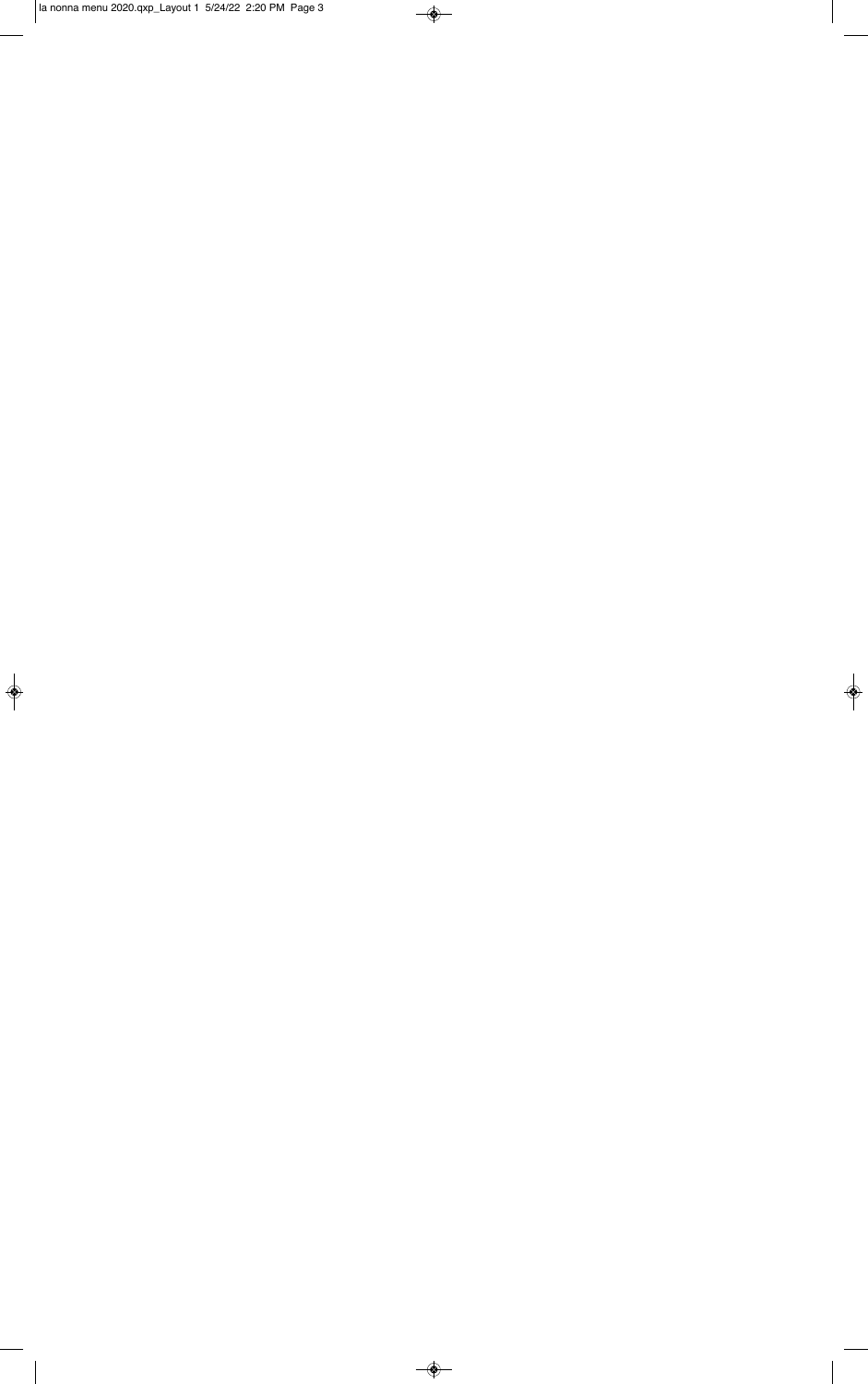## **Antipasti**

◈



**Risotto Ai Porcini** *with porcini mushrooms 22* **Risotto Ai Frutti Di Mare** *with mixed seafood 24* **Risotto** *with shrimp, lemon and arugola 22*

# **Old Fashioned Favorites**

 $\overline{\bullet}$ 

**Pasta Fagioli** *8* **Minestrone** *8* **Escarole And Beans** *10* **Stracciatella** *8* **Lentil Soup** *8*

 $\Rightarrow$ 

 $\bullet$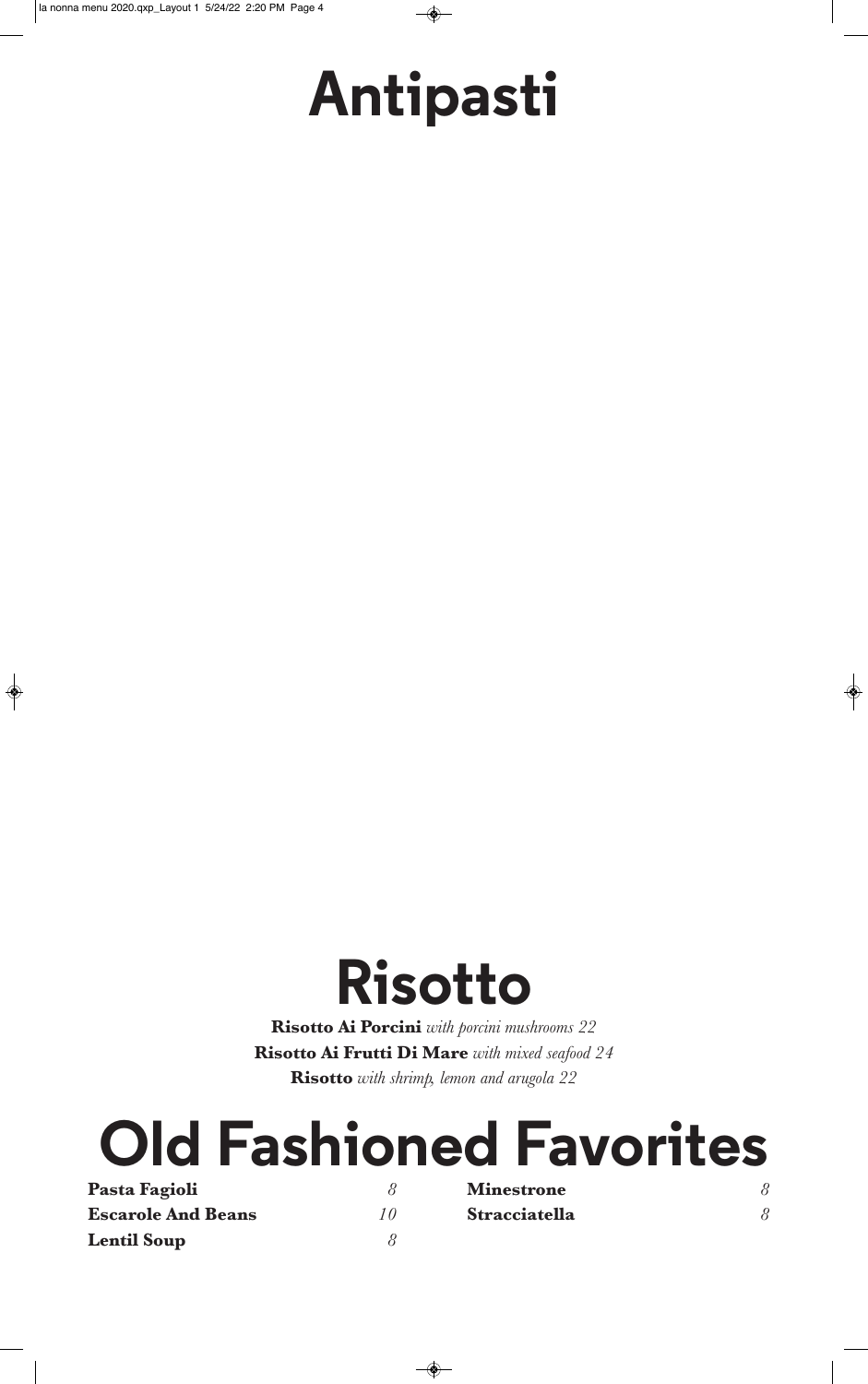$\begin{picture}(120,15) \put(0,0){\line(1,0){155}} \put(15,0){\line(1,0){155}} \put(15,0){\line(1,0){155}} \put(15,0){\line(1,0){155}} \put(15,0){\line(1,0){155}} \put(15,0){\line(1,0){155}} \put(15,0){\line(1,0){155}} \put(15,0){\line(1,0){155}} \put(15,0){\line(1,0){155}} \put(15,0){\line(1,0){155}} \put(15,0){\line(1,0){155}}$ 

 $\begin{picture}(20,5) \put(0,0){\line(1,0){10}} \put(15,0){\line(1,0){10}} \put(15,0){\line(1,0){10}} \put(15,0){\line(1,0){10}} \put(15,0){\line(1,0){10}} \put(15,0){\line(1,0){10}} \put(15,0){\line(1,0){10}} \put(15,0){\line(1,0){10}} \put(15,0){\line(1,0){10}} \put(15,0){\line(1,0){10}} \put(15,0){\line(1,0){10}} \put(15,0){\line(1,$ 

 $\begin{picture}(20,20) \put(0,0){\line(1,0){10}} \put(15,0){\line(1,0){10}} \put(15,0){\line(1,0){10}} \put(15,0){\line(1,0){10}} \put(15,0){\line(1,0){10}} \put(15,0){\line(1,0){10}} \put(15,0){\line(1,0){10}} \put(15,0){\line(1,0){10}} \put(15,0){\line(1,0){10}} \put(15,0){\line(1,0){10}} \put(15,0){\line(1,0){10}} \put(15,0){\line(1$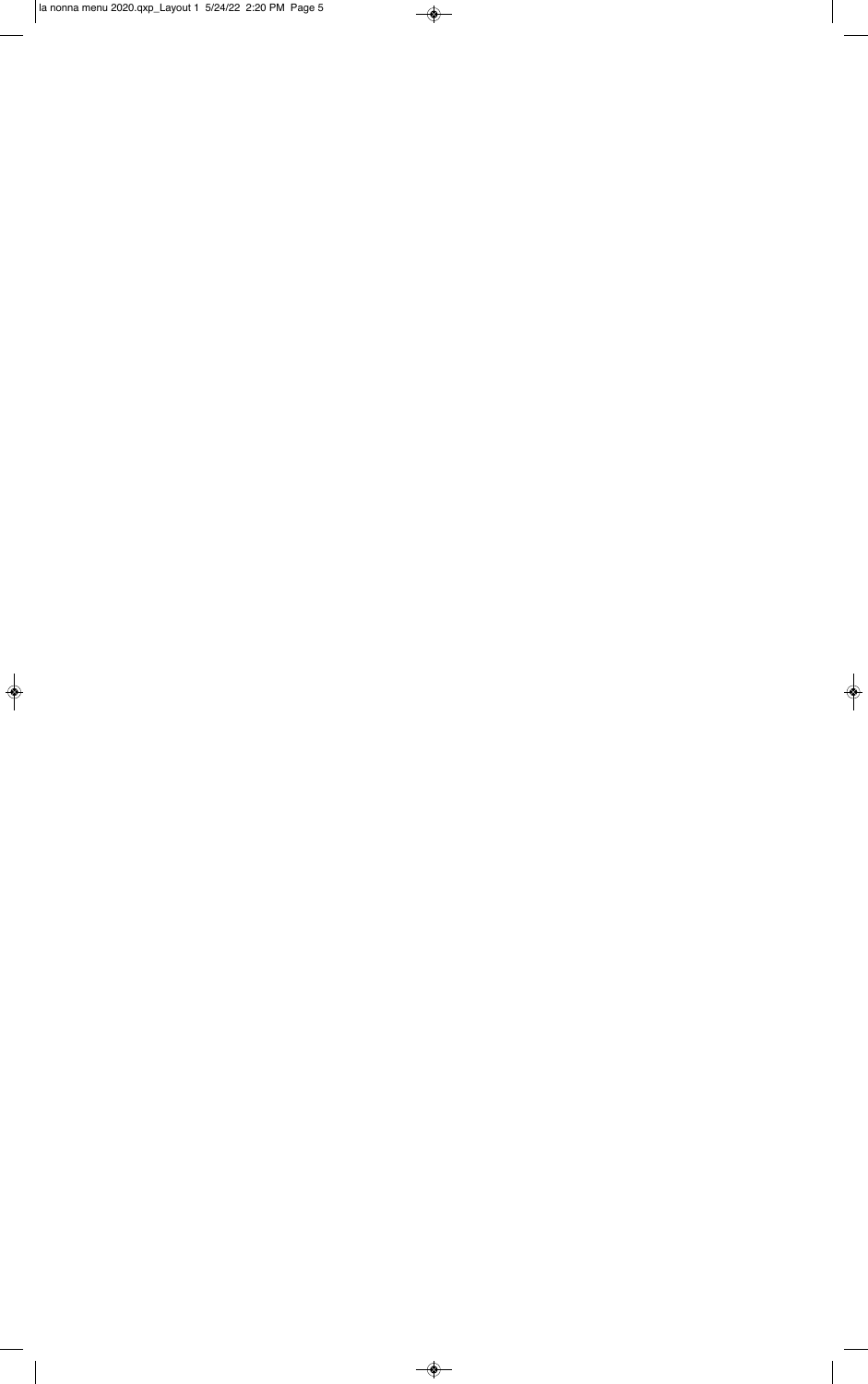$\begin{picture}(120,15) \put(0,0){\line(1,0){155}} \put(15,0){\line(1,0){155}} \put(15,0){\line(1,0){155}} \put(15,0){\line(1,0){155}} \put(15,0){\line(1,0){155}} \put(15,0){\line(1,0){155}} \put(15,0){\line(1,0){155}} \put(15,0){\line(1,0){155}} \put(15,0){\line(1,0){155}} \put(15,0){\line(1,0){155}} \put(15,0){\line(1,0){155}}$ 

 $\begin{picture}(20,5) \put(0,0){\line(1,0){10}} \put(15,0){\line(1,0){10}} \put(15,0){\line(1,0){10}} \put(15,0){\line(1,0){10}} \put(15,0){\line(1,0){10}} \put(15,0){\line(1,0){10}} \put(15,0){\line(1,0){10}} \put(15,0){\line(1,0){10}} \put(15,0){\line(1,0){10}} \put(15,0){\line(1,0){10}} \put(15,0){\line(1,0){10}} \put(15,0){\line(1,$ 

 $\begin{picture}(20,20) \put(0,0){\line(1,0){10}} \put(15,0){\line(1,0){10}} \put(15,0){\line(1,0){10}} \put(15,0){\line(1,0){10}} \put(15,0){\line(1,0){10}} \put(15,0){\line(1,0){10}} \put(15,0){\line(1,0){10}} \put(15,0){\line(1,0){10}} \put(15,0){\line(1,0){10}} \put(15,0){\line(1,0){10}} \put(15,0){\line(1,0){10}} \put(15,0){\line(1$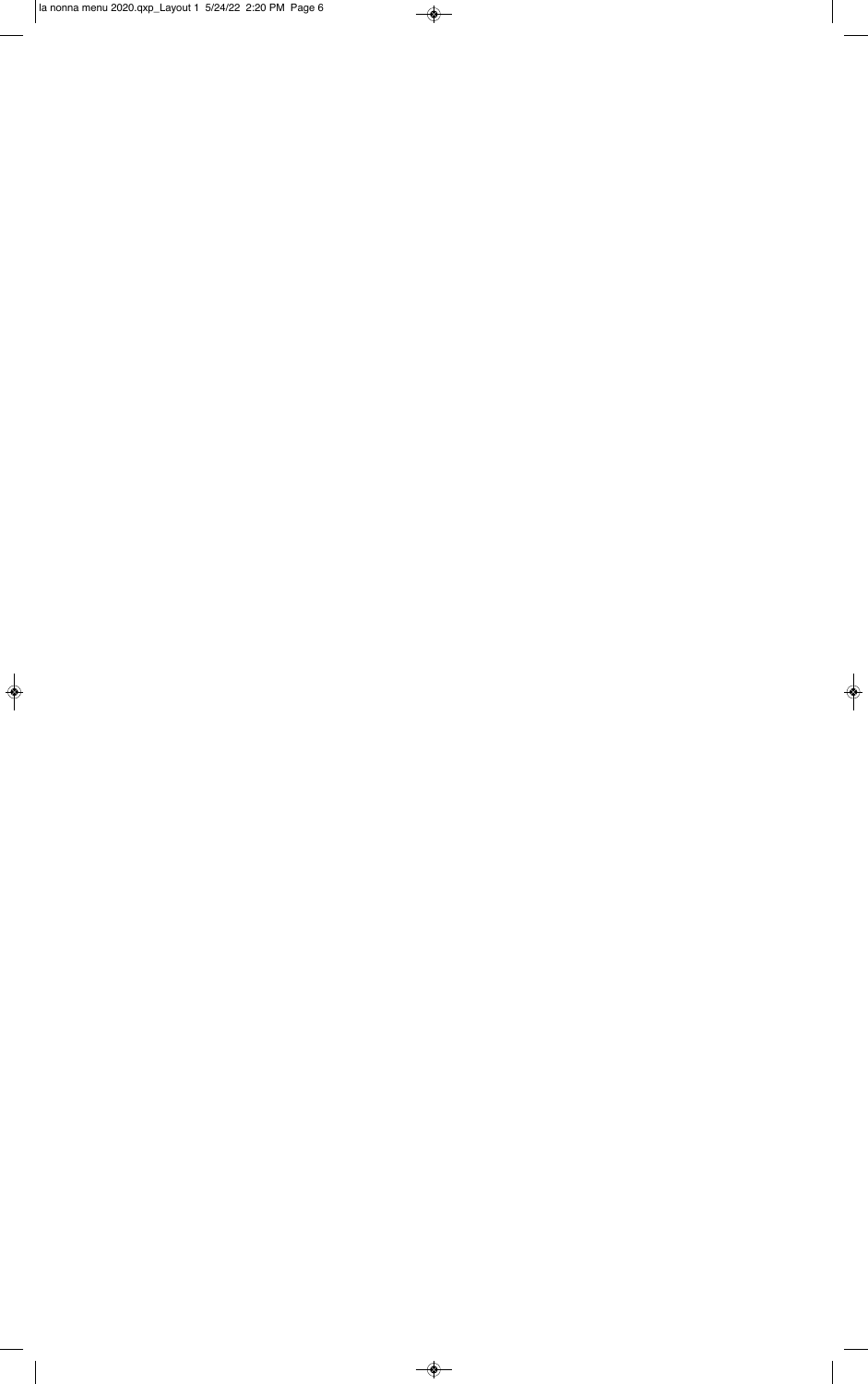$\begin{picture}(120,15) \put(0,0){\line(1,0){155}} \put(15,0){\line(1,0){155}} \put(15,0){\line(1,0){155}} \put(15,0){\line(1,0){155}} \put(15,0){\line(1,0){155}} \put(15,0){\line(1,0){155}} \put(15,0){\line(1,0){155}} \put(15,0){\line(1,0){155}} \put(15,0){\line(1,0){155}} \put(15,0){\line(1,0){155}} \put(15,0){\line(1,0){155}}$ 

 $\begin{picture}(20,20) \put(0,0){\line(1,0){10}} \put(15,0){\line(1,0){10}} \put(15,0){\line(1,0){10}} \put(15,0){\line(1,0){10}} \put(15,0){\line(1,0){10}} \put(15,0){\line(1,0){10}} \put(15,0){\line(1,0){10}} \put(15,0){\line(1,0){10}} \put(15,0){\line(1,0){10}} \put(15,0){\line(1,0){10}} \put(15,0){\line(1,0){10}} \put(15,0){\line(1$ 

 $\begin{picture}(20,20) \put(0,0){\line(1,0){10}} \put(15,0){\line(1,0){10}} \put(15,0){\line(1,0){10}} \put(15,0){\line(1,0){10}} \put(15,0){\line(1,0){10}} \put(15,0){\line(1,0){10}} \put(15,0){\line(1,0){10}} \put(15,0){\line(1,0){10}} \put(15,0){\line(1,0){10}} \put(15,0){\line(1,0){10}} \put(15,0){\line(1,0){10}} \put(15,0){\line(1$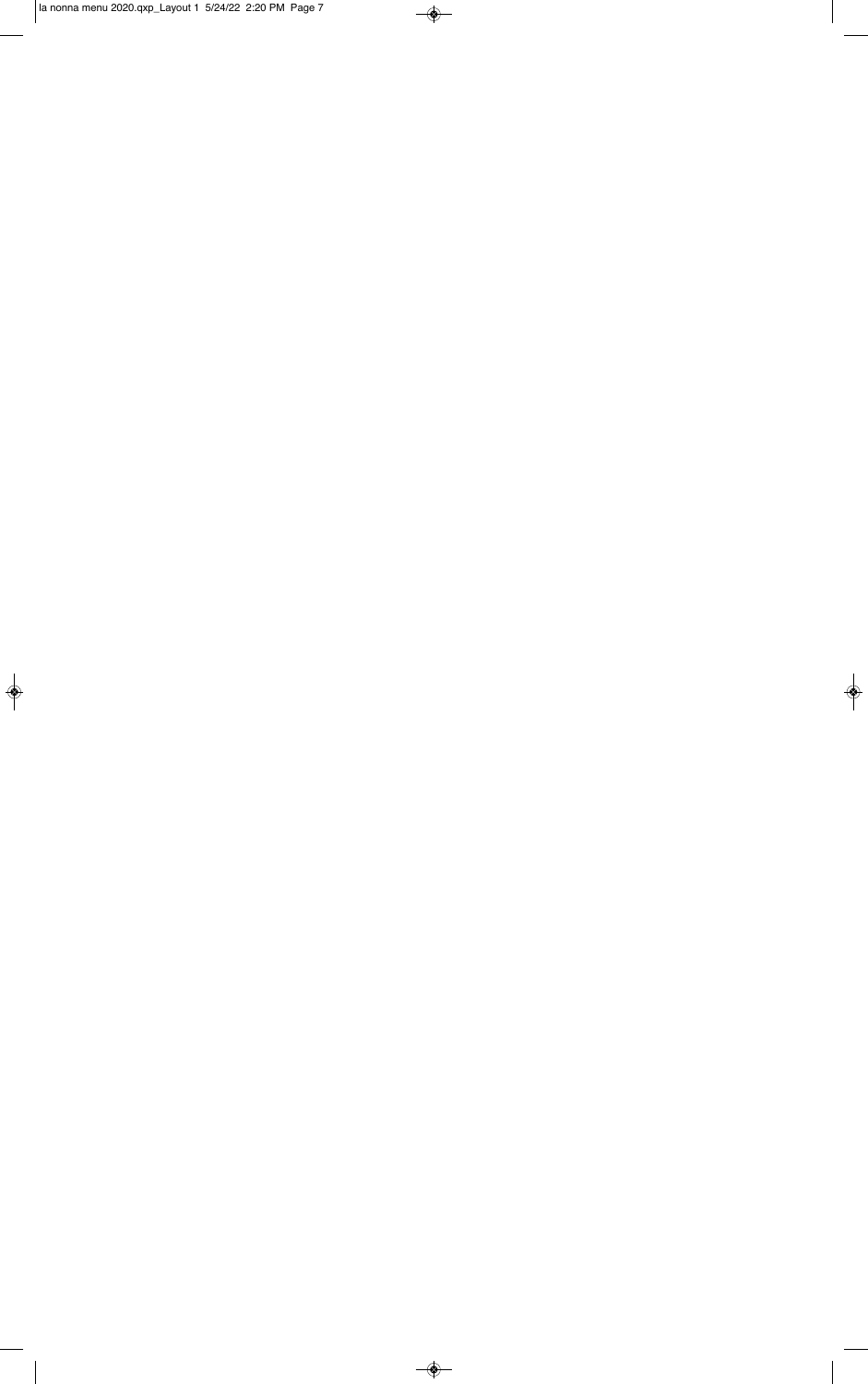$\begin{picture}(120,15) \put(0,0){\line(1,0){155}} \put(15,0){\line(1,0){155}} \put(15,0){\line(1,0){155}} \put(15,0){\line(1,0){155}} \put(15,0){\line(1,0){155}} \put(15,0){\line(1,0){155}} \put(15,0){\line(1,0){155}} \put(15,0){\line(1,0){155}} \put(15,0){\line(1,0){155}} \put(15,0){\line(1,0){155}} \put(15,0){\line(1,0){155}}$ 

 $\begin{picture}(20,5) \put(0,0){\line(1,0){10}} \put(15,0){\line(1,0){10}} \put(15,0){\line(1,0){10}} \put(15,0){\line(1,0){10}} \put(15,0){\line(1,0){10}} \put(15,0){\line(1,0){10}} \put(15,0){\line(1,0){10}} \put(15,0){\line(1,0){10}} \put(15,0){\line(1,0){10}} \put(15,0){\line(1,0){10}} \put(15,0){\line(1,0){10}} \put(15,0){\line(1,$ 

 $\begin{picture}(20,20) \put(0,0){\line(1,0){10}} \put(15,0){\line(1,0){10}} \put(15,0){\line(1,0){10}} \put(15,0){\line(1,0){10}} \put(15,0){\line(1,0){10}} \put(15,0){\line(1,0){10}} \put(15,0){\line(1,0){10}} \put(15,0){\line(1,0){10}} \put(15,0){\line(1,0){10}} \put(15,0){\line(1,0){10}} \put(15,0){\line(1,0){10}} \put(15,0){\line(1$